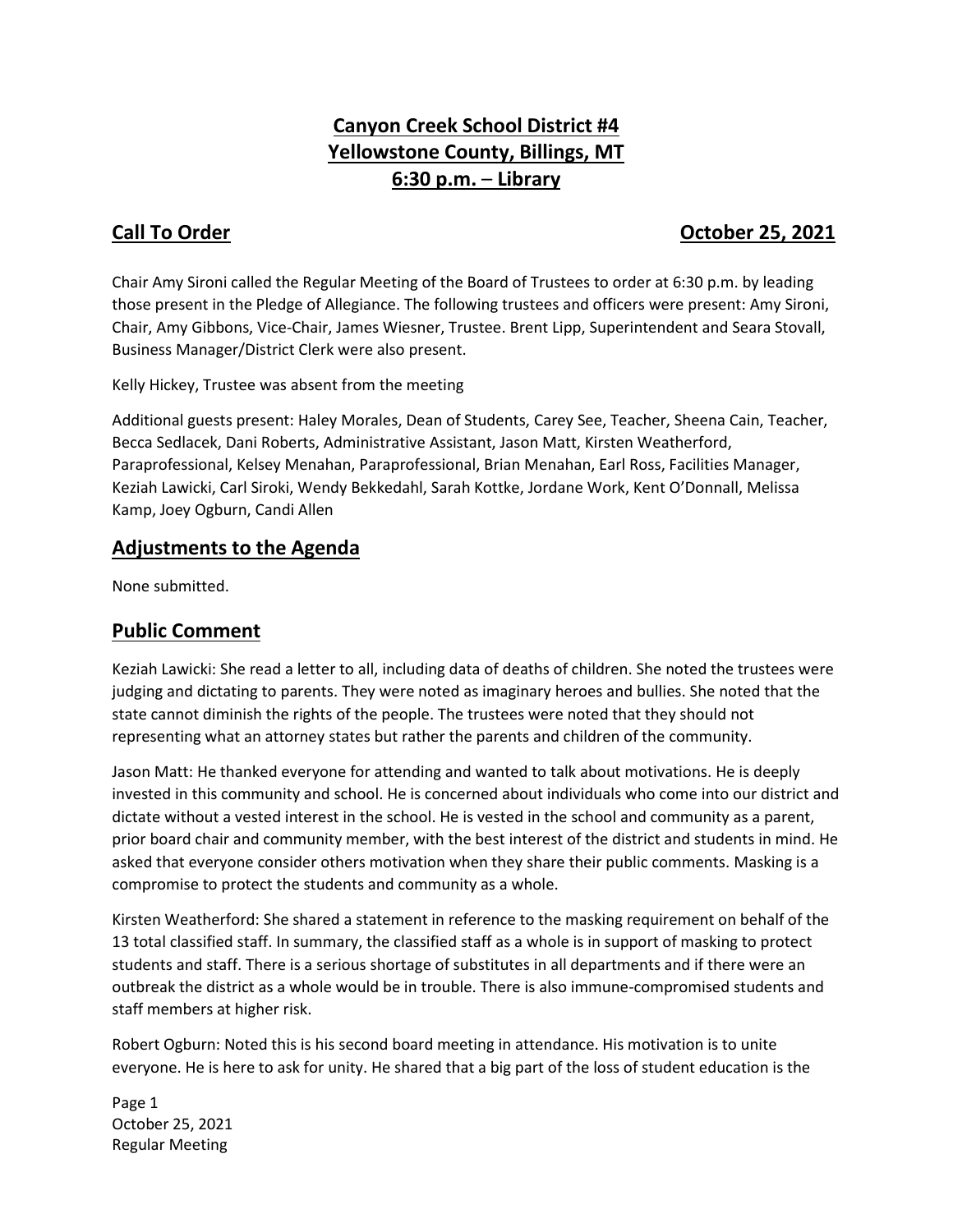division that is coming from masking. He was very disheartened by the last meeting. He commented on Chair, Amy Sironi's comment of drawing a line in the sand. He felt that was a definite political statement. He feels the mask mandate is overwhelming the student's education.

Jordan Work: Out of district parent, voicing his appreciation for the education his child is getting. This is his first board meeting in attendance. He is appreciative of everyone's support.

Candy Allen: Curious about what medical advice and advisor were looked at and is there anywhere to find the data? She is interested in the medical credentials of those advisors and where they are located. In September there were three positive cases and she is wanting to know the spread of the data from then. She is looking for comparison of before and after the mask mandate. She is asking for comparisons to other local schools and their spread in comparison to ours. How is the vaccinated population playing into the data and what is the risk level with the increased population of inoculated and natural immunity? How are the teachers doing in all of this? Are they being supported through all of this?

Carey See: She shared that she has one of the largest classes in the school. She shared that the reason she wears a mask is to protect her students and her co-workers. She noted that all educators are teaching their hearts out.

# **Consent Agenda**

Ms. Stovall shared that Payroll has been added to the consent agenda per the recommendation of the auditor. The auditor shared that it is a chance for the board to review and approve payroll, which is by far the biggest expense of the district, segregates the preparation, review and approval processes, chance to look at employee names, amounts, etc… for reasonableness, approve employee leaves, etc.

*James Wiesner moved to approve the Consent Agenda as presented. Amy Gibbons seconded the motion. The motion passed unanimously.* 

## **Correspondence**

1. Letter of Resignation – Stephanie Heaps. Superintendent Lipp thanked Ms. Heaps for her efforts while with Canyon Creek.

*Amy Gibbons moved to accept the Letter of Resignation for Stephanie Heaps as presented. James Wiesner seconded the motion. The motion passed unanimously.*

- 2. RiverStone Health School Nurse Report Superintendent Lipp shared Nurse Rock's monthly report. There has been a challenge in getting student immunization records to the school.
- 3. Additional Correspondence was remitted for distribution to the Board of Trustees from Brent and Jamie Wegner.
- 4. Additional Correspondence was remitted for distribution to the Board of Trustees from Kirsten Weatherford on behalf of the Classified Staff.

# **Administrative Report**

- Superintendent's Report -
	- 1. Covid/ School Health Report/Matrix Superintendent Lipp shared that this would be covered under New Business item #12. He shared that he meets once a week on

Page 2 October 25, 2021 Regular Meeting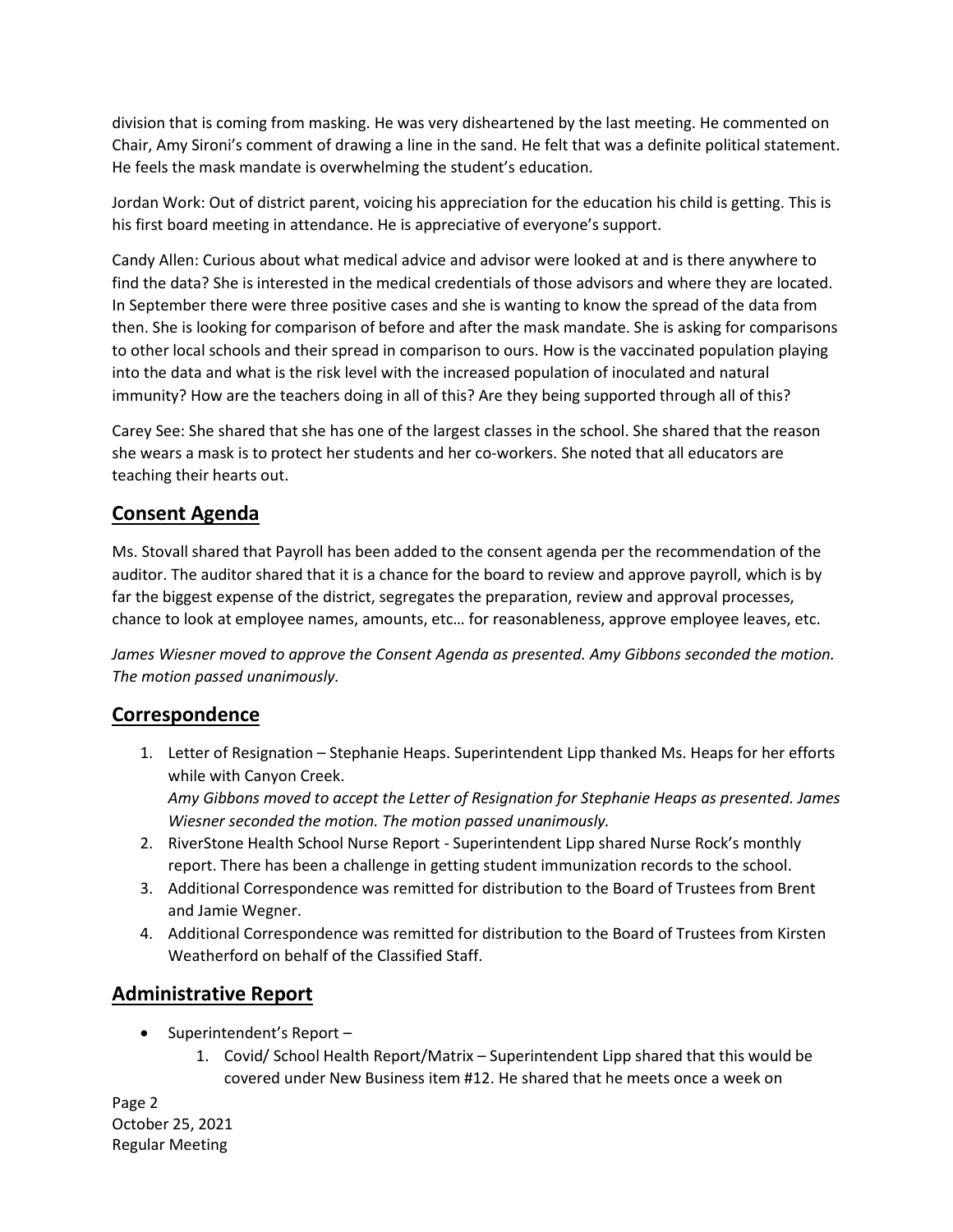Wednesday with Mr. Felton, Yellowstone County Health Officer for approximately two hours. They review the data and look at comparisons and trends from the Yellowstone County Schools Weekly Report. The basis of this is trying to do the best they can for a large population of students, in a very small area in which physical distancing is not possible. As a community the ultimate goal is to keep the students in the classroom. Staffing is the number one concern that would lead to a temporary shutdown. Masking is the only tool that is applicable to students of all ages. Vaccination is limited as it is not an option for all students. The best case scenario to keeping the building open and students and staff healthy is masking. The goal is to keep students learning and keeping the focus on academics.

Superintendent Lipp recommended a monthly review of the data and the trends of the data supplied from Yellowstone County Unified Health Command. He reviewed the matrices in detail and shared that this is the data that school boards are using to drive their decisions.

James Wiesner inquired if John Felton shared the comparison of districts who have mask mandates versus districts who do not have mask mandates in place.

Superintendent Lipp shared that he felt other districts were ignoring the data or not compiling the data as they should be within their districts.

There has been inquiries on surveying the community/parents to determine support of or against the mask mandate. Superintendent Lipp noted that is not the only factor in the decision making.

James Wiesner inquired at what point the data drives the decision to move masking to optional again.

There was audience interaction and inquiries on if this is the case for the next five years. Jason Matt asked for an ongoing communication of the data that is reviewed weekly with John Felton. He noted this would bring comfort to all, if a weekly communication was shared so that there was buy-in by all, to understand what is driving the decisions made by the board and superintendent.

- 2. Girls Basketball Tournament Superintendent Lipp shared that the tournament is scheduled for October  $28 - 30<sup>th</sup>$  and will be held at Trinity. The girls are currently undefeated and seated number one.
- 3. TEAMS Superintendent Lipp shared that he is currently working on completing the TEAMS report which is a reporting for accreditation.
- 4. Math Position Superintendent Lipp shared that with the resignation of Ms. Heaps, the district advertised for a Certified Math Teacher. In New Business, there is an action item to hire Connie Lambert, with a start date of November 1<sup>st</sup>.
- 5. MCEL Conference Superintendent Lipp shared that he participated in the MCEL conference scheduled for October 21<sup>st</sup>-22<sup>nd</sup>. There was positive feedback from Superintendent Lipp, Haley Morales and Amy Gibbons on the information covered during the conference.
- 6. Bereavement Leave Superintendent Lipp shared that bereavement leave for all staff varies and for some, they do not have bereavement leave at all. Per the Master Agreement, Certified Staff are entitled to five days of bereavement leave. Per the staff

Page 3 October 25, 2021 Regular Meeting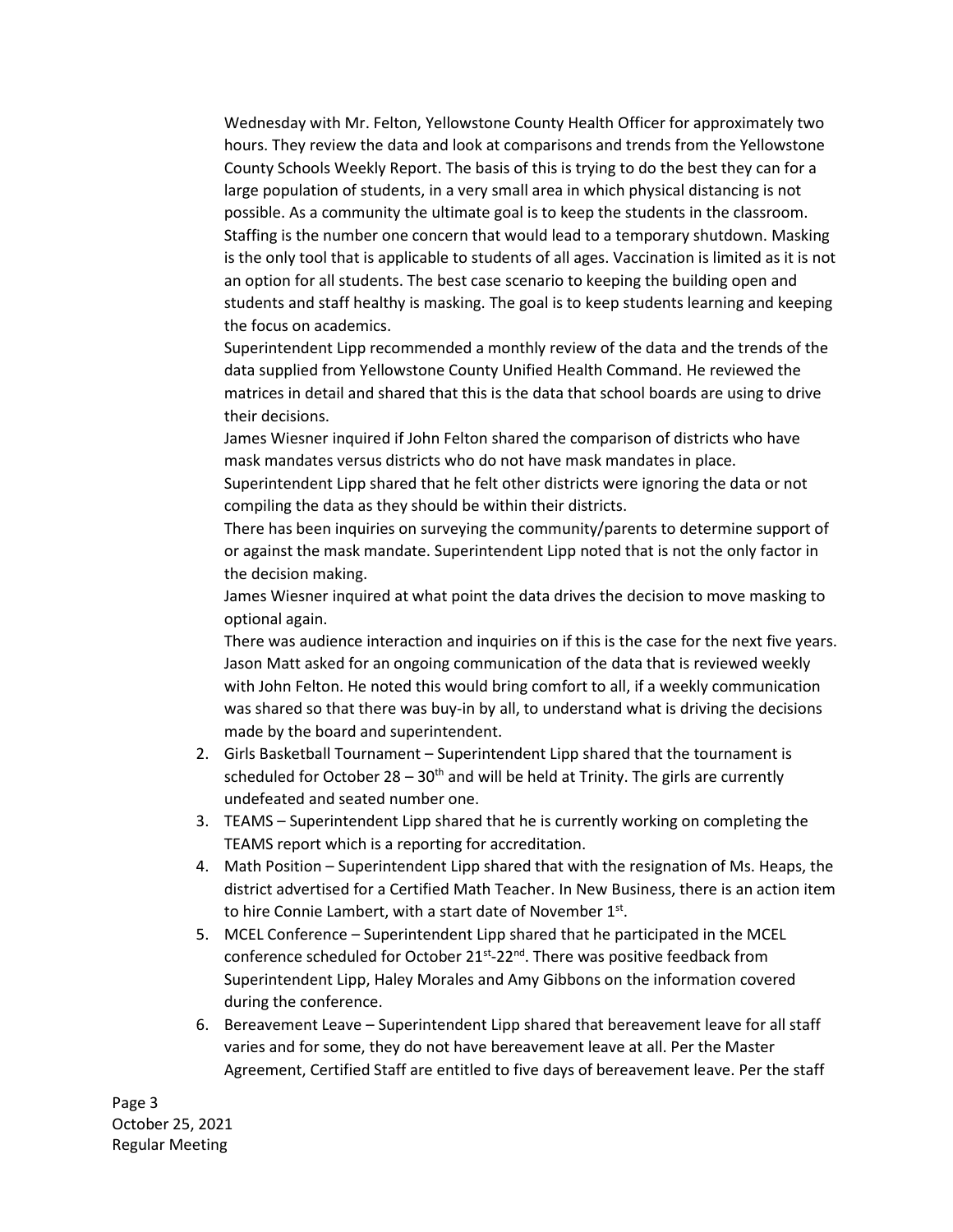handbook, Classified Staff may use accrued sick leave but no amount is listed. Per the Superintendent's contract, leave of absence without loss of salary or utilization of sick leave may be granted for up to five contract days. For both the Dean of Student's and Business Manager there is no reference or allocation of bereavement leave in their contracts. Due to the variances across staff and previous application of bereavement leave this is being brought to the attention of the trustees for consideration at a future meeting.

- 7. Emergency Connectivity Fund Superintendent Lipp shared that with the assistance of Aaron Dantic, Rimrock Computer Company and Nicole Jones, E-Rate Program Management the district was able to apply for funding that has the potential to cover 100% of the expenditure for laptops up to \$400 each. The application required the district to report on information for unmet student needs in relation to technology access. The district funding request is for 100 Chromebooks at the total cost of \$36,200. There is no guarantee of funding but the application has been successfully completed and certified. A huge thank you to Aaron and Nicole for taking this on and completing it on behalf of the District.
- Dean of Student's Report
	- 1. Discipline Mrs. Morales gave a summary of the disciplinary issues that have been addressed since the last board meeting. September numbers were reflected as one referral per day. There were significant referrals in the other column, which was masking. Discipline issues regularly occur on the bus and in the classroom. Junior High has the most write-ups.
	- 2. CBEE Mrs. Morales gave a status update on the CBEE Cooperative program. Currently there are 13 students, with 2 Canyon Creek students. There are currently 4 students within the testing process. There is still a need for an additional paraprofessional. The two current staff members have been amazing and we are very proud of their efforts!
	- 3. Mentoring Mrs. Morales shared that she has been mentoring the District Special Education teacher and CBEE Special Education teacher as they are both currently working under provisional licenses.

#### **Old Business**

- A. Open Board Trustee Position recruitment status update was given. There is currently one unexpired, one-year term vacant with interest from Carl Siroky, Wendy Bekkedahl and Sarah Kottke.
	- a. Interview and possible appointment of one trustee to an unexpired, one-year term
		- 1. Carl Siroky (CS)
		- 2. Wendy Bekkedahl (WB)
		- 3. Sarah Kottke (SK)

All three applicants were asked the following questions and scored by each individual trustee on each question.

1. Tell us what you know about the school district. Please summarize what you feel

Page 4 October 25, 2021 Regular Meeting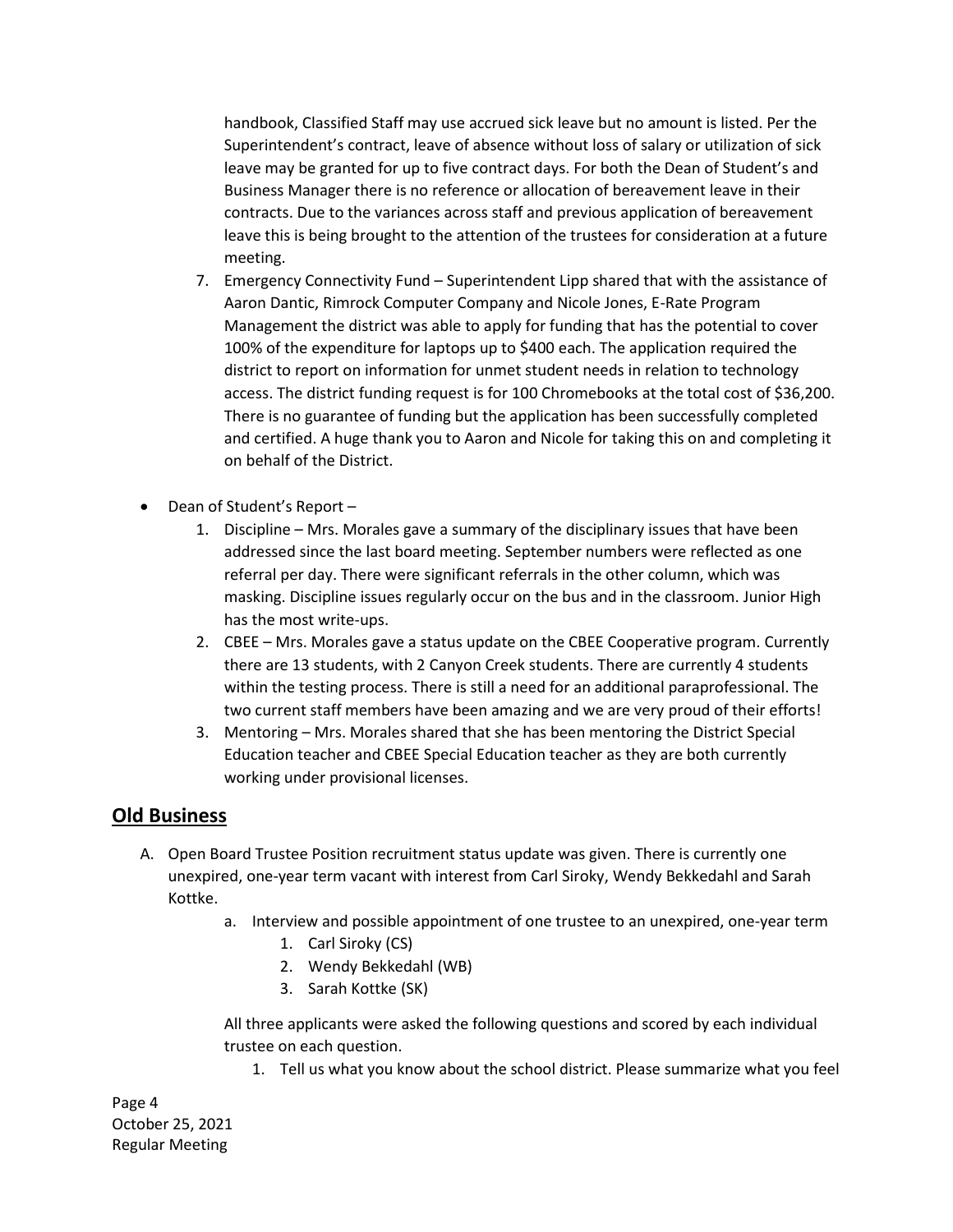are our strengths, weaknesses and greatest future challenges.

CS – He knows the area and shared that his children attended. There is not a lot of industry within the district and the district lives off of the home owners and tax payers. Strengths – small district, local with a lot of community staying. Weakness – age of the building and growth of the district. Lack of staffing is a challenge. Active recruiting is a need.

WB – Her children have attended since kindergarten and have lived nearby for years. They enjoy the K-8 model and they learn to get along with the smaller schools, which is a strength. Weakness is keeping up with the academic resources as hands-on, work ethic, using our resources to facilitate that. Weakness is the lack of communication on how business is conducted at the district. The addition to FB live would be a strength that could be added to the district.

SK – Rural community, unique to Yellowstone county but not Montana. The dynamic of CCSD is different than SD2. Rural district is why there are both strengths and weaknesses. Size provides learning opportunities and opportunities to thrive in all athletics/academics. Weaknesses are the lack of funding due to the lack of ability to pass a levy. Struggle to get recruited staff and retention. Need active voices in the community.

2. Tell us how you would incorporate community input into your decision-making process?

CS – We are advantaged with items that have a lot of exposure. There is a need for leadership to reach out to the community at PTO meetings or basketball games. It is key to listen and not debate. That is how one gains understanding of the district issues and gains feedback. Surveys of community feedback. The results need to be open, transparent. Seek to understand.

WB – Surveying the community is huge. She noted that she would need to gain additional skills in open communication and discussions on how business is completed. Base line instructions on how business is conducted needs to be readdressed. Policy and procedures need to be adhered to. Lines of communication need to be opened up with questions asked for clarification. SK – Has made a career out of advocating for people who feel they do not have a voice. This is brought up as an avenue to communicate with parents. Communications with surveys, FB live, and even weekly conversations between teachers and parents, administration and parents. Small communications make others feel involved. Maybe the board sending out emails or newsletters, implementation of Covid trends, student updates. Timelines of events, due dates, more of a parent/administration/teacher relationship where everyone feels like they have a voice.

3. Think of a time when you worked closely with someone who clearly had a different perspective, background or style than you. Tell me what you did to be able to work effectively with this person despite your differences. SK – Criminal Defense attorney – daily work with prosecutors who are fighting

Page 5 October 25, 2021 Regular Meeting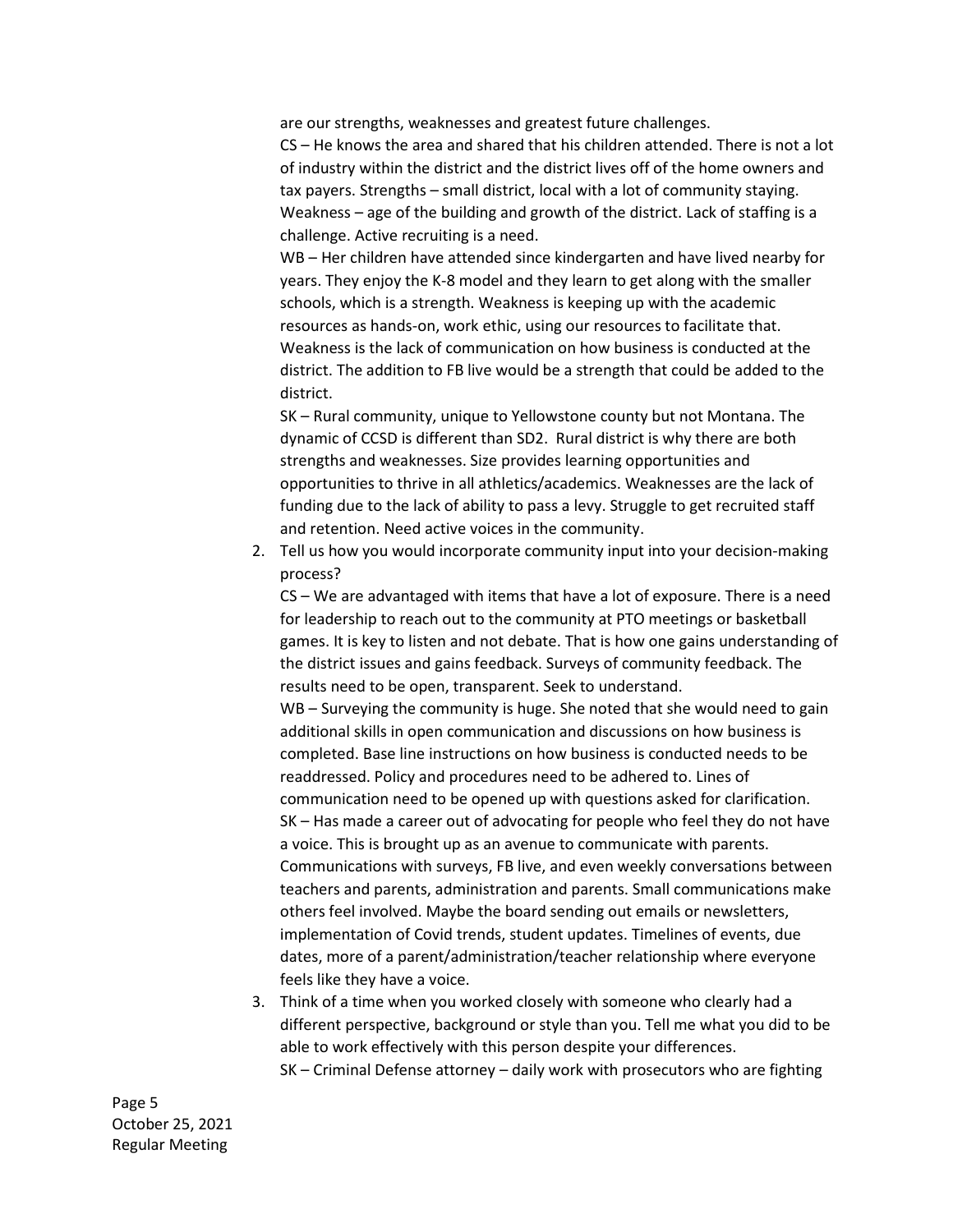with differing views. Working together to find common ground is a huge part of her job. It's a reminder that differing views are not wrong but rather a shaping of their lives through their stories. It's important to keep an open mind and ask why. Communications face-to-face bring the human factor back into discussions versus email, text, voicemail etc.

WB – Treat everyone with respect. Listen and respond respectfully. CS – Listen and seek to understand the other person's point of view. Always seeking data to drive the conversations. Trust of the data and seek to understand and support something based on solid data. Differing opinion and perspectives combine to make things more colorful and offer improvement.

4. Why do you want to be on the school board? WB – There is a vacancy, right time in her life personally to invest in the district, civic duty to put forth an effort to do what is best for students and community. CS – Fifty-eight years old and his father was a school board member. He is looking into retirement. He is planning to stay in the Billings area. It is the next phase of his life to give back to the community. He has a lot of experience as an engineer, manager, and supervisor. This is an opportunity to assist teachers with the belief in students to do anything they possibly want to do.

SK – She was fired up over a situation. She excelled in school and as a parent found that she wants to be a part of an education for her student with a nontypical skillset. She wants to support students with the non-typical learning styles. Being a part of the conversation to advocate for all students' learning styles is driving her desire to join the board.

5. What is the role of a trustee in the district and the community? WB – Adopt and maintain policy, collective bargaining agreements, overseeing and evaluating the superintendent. The governing board who hold accountable all administration and teachers. Being invested in the board meeting and taking an active part of the discussions. She is detail oriented and likes to communicate in that fashion. She doesn't like excuses but rather wants solutions. SK – The voice of the teachers and the community. Governing body to make

decisions with all opinions taken into consideration. Be a voice for the students, academics and what the students need.

CS – Trustee represents the community first and foremost. Attending gatherings to gain understanding and trust of community members. Ask a lot of questions, seek to understand, representing them and their desires, applying policy and focus on the main thing… educating children. Trying to be a conduit between the community, board and administration.

Amy Sironi, Board Chair asked for a recess to tally the ballot votes. The trustee's scores were tallied by the District Clerk and reported back to Amy Sironi, Board Chair.

*James Wiesner made a motion to appoint Carl Siroky as Trustee. Amy Gibbons seconded the motion. The motion passed unanimously to approve appointment of Carl Siroky as Trustee to Canyon Creek School District #4 for an unexpired, one-year term.* 

Page 6 October 25, 2021 Regular Meeting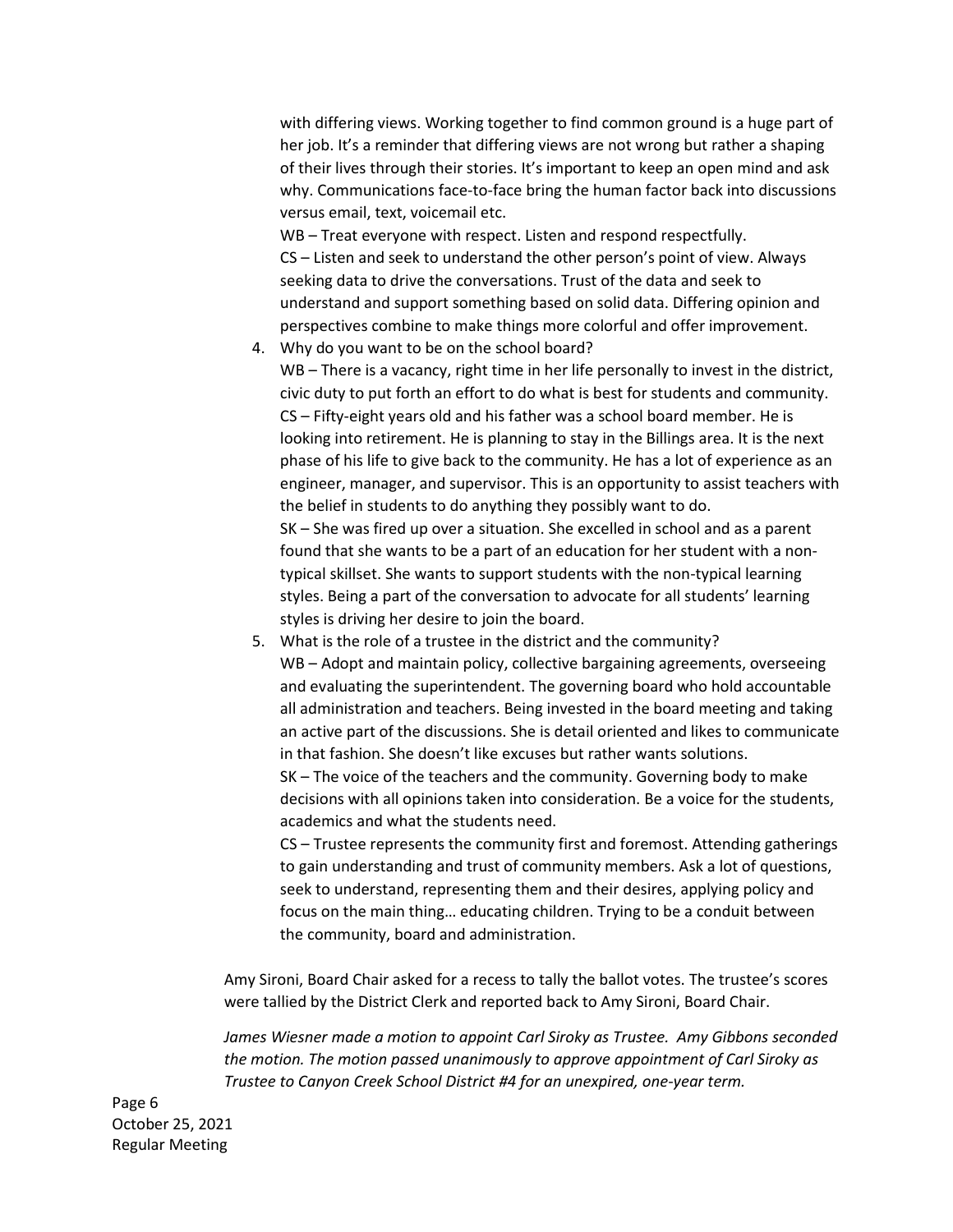#### **New Business**

A. Business Manager Update – Ms. Stovall shared that the backend billing has been a challenge with BlueCross BlueShield of Montana. To complete the contract and initiation of the new insurance plan, effective September 1, 2021, they required a binder payment which was an estimate of September premiums. The initial warrant was sent August 26, 2021. She was notified September 21, 2021 that the warrant had been misplaced. They had record of receiving it but could not locate it after that. After several communications, it was decided that the best course of action was to put a stop payment on the lost warrant and re-issue the warrant. The reissued warrant was sent September 23, 2021.

Ms. Stovall shared that on September 24, 2021 she was contacted by a  $3^{rd}$  party auditor representing MTSBA, notifying the district that MTSBA had chosen Canyon Creek for a Worker's Compensation Audit/Review for the 2020-2021 year. Ms. Stovall worked with the auditor to complete the necessary remission of reports and data requested. The information requested was due October  $18<sup>th</sup>$ . Currently, everything is remitted and she is waiting further communications from the auditor.

B. CBEE Cooperative Contract Revision – Superintendent Lipp recommended the acceptance of the multidistrict educational cooperative agreement as presented. This agreement is between the following four districts: Canyon Creek, Blue Creek, Elysian and Elder Grove. The revision is necessary to keep all parties invested in the process and lays out guidelines and expectations of the agreement. A change has been made to Section 9, bullet 5 in regards to how tuition will be determined during the year.

*Amy Gibbons made a motion to accept the revisions to the CBEE Multidistrict Educational Cooperative Agreement as presented. James Wiesner seconded the motion. The motion passed unanimously.*

- C. Fall Enrollment / ANB Update Ms. Stovall shared that the fall enrollment count day was completed October 2, 2021. Per the student count, the total was 246 students, with one hundred seventy-eight K-6<sup>th</sup> grade students and sixty-eight 7-8<sup>th</sup> grade students. Last fall the total was 253 students, with one hundred ninety-three K-6<sup>th</sup> grade students and sixty 7-8<sup>th</sup> grade students. Last spring the total was 252 students, with one hundred ninety-six K-6<sup>th</sup> grade students and fifty-six 7-8<sup>th</sup> grade students. The current year Average Number Belonging (ANB), used to calculate the budget for this school year, was two hundred sixty-four. The ANB can be calculated off of the current year ANB or a 3 year average ANB, whichever is greater, and is used to determine budget funding.
- D. MTSBA Policy Services Update Ms. Stovall shared that the Draft Policy Manual has been distributed electronically to all trustees. The Draft Policy Manual includes the updated MTSBA Model Policies blended with provisions unique to the district. Next steps typically involve the boards or a committee's review of the draft manual to select specific options or adjust language as needed. Then MTSBA representative, Kris Goss, will convene a meeting with the board or committee to answer any questions. After that meeting, the board can meet to adopt the entire

Page 7 October 25, 2021 Regular Meeting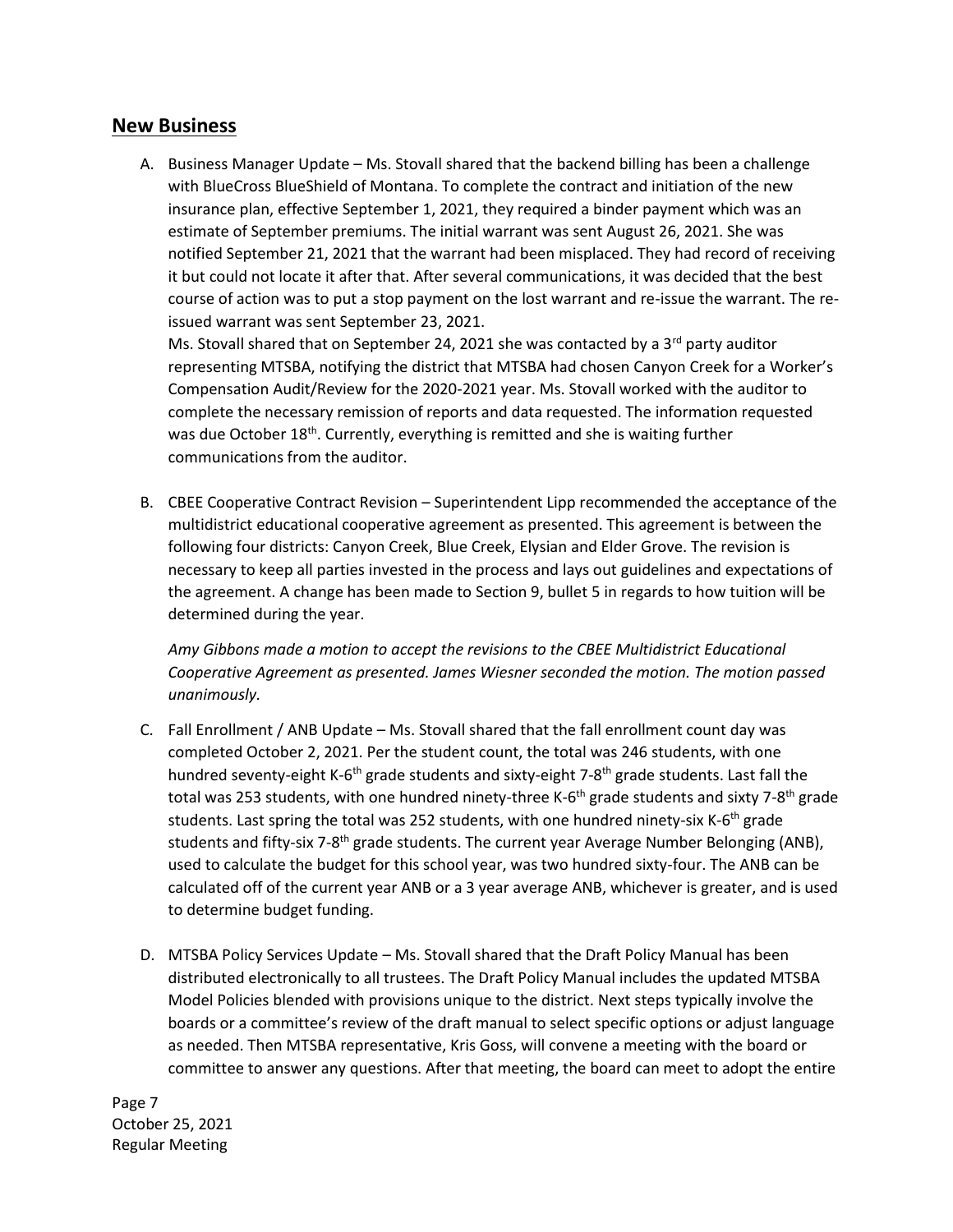manual or specific policy series. The MTSBA Policy Services contract allows for two meetings with the board or committee so there is plenty of time to answer as many questions as the trustees may have.

It was discussed on how to split the series up via multiple committees for review. This will be brought back to the next board meeting by Superintendent Lipp and Ms. Stovall.

- E. Covid / School Health Update Superintendent Lipp reviewed the Yellowstone County Schools Weekly Report, week reviewed 10-10-21 – 10-16-21. There are four indicators that were reviewed in detail; 1 – Capacity of Healthcare and Public Health, 2 – Weekly Case Mix: Increase in new cases in children under 19, 3 – Weekly average daily case count per 100,000, 4 – Weekly Yellowstone County test positivity rate.
- F. Policy 1905 Student, Staff and Community Health & Safety Review/Revision Discussion was held. Superintendent Lipp recommended to the board of trustees to review Policy 1905 as a monthly diligence to assure that the school district is recommending the proper masking requirements. His recommendation is based upon the data from the health department in reference to Covid-19 occurrences within the district and County. He suggested that the board consider formally inserting these criteria in the 1905 Policy so that it is followed accordingly on a regular and consistent basis.

James Wiesner inquired for specific data that is comparing the masking optional versus masking mandate schools. He struggles with the validity of if masking is worthwhile. Superintendent Lipp shared that per MTSBA a district should consider liability to districts and the correlation to masking. They noted the liability is less to the district if the district has taken the action to require masks.

Amy Gibbons shared that she feels strongly that she has a fiscal responsibility to the district and tax payers to make the decision that is based on current data and the least liability to the district. She is focused on the risk and liability and possible negative impact to the tax payers.

Callie Allen inquired on the statistics of Covid in the building reported in September and the comparison of liability to the district. She made the comparison to other mandated issues and liability. Wendy Bekkedahl inquired about the risk of students getting sick from the mandating risks. There is liability either way if the district mandates masking or if masking is optional. Sheena Cain shared that the division has had a negative impact on students.

Carl Siroky noted that the data we currently have is the best we have. He recommended asking a lot of questions of the school nurse and requested that we use her as a tool to improve the report that is currently being utilized. He shared that air filtration and flow is key to perhaps finding the solution to not needing the masks. He suggested bigger thinking and planning for improvements to HVAC systems. Amy Sironi noted that the challenge to any big facilities improvements is the fiscal limitations.

*James Wiesner made a motion to approve the recommendation from Superintendent Lipp of revising Policy 1905 Physical Distancing Option 2 and Face Coverings as Personal Protective* 

Page 8 October 25, 2021 Regular Meeting